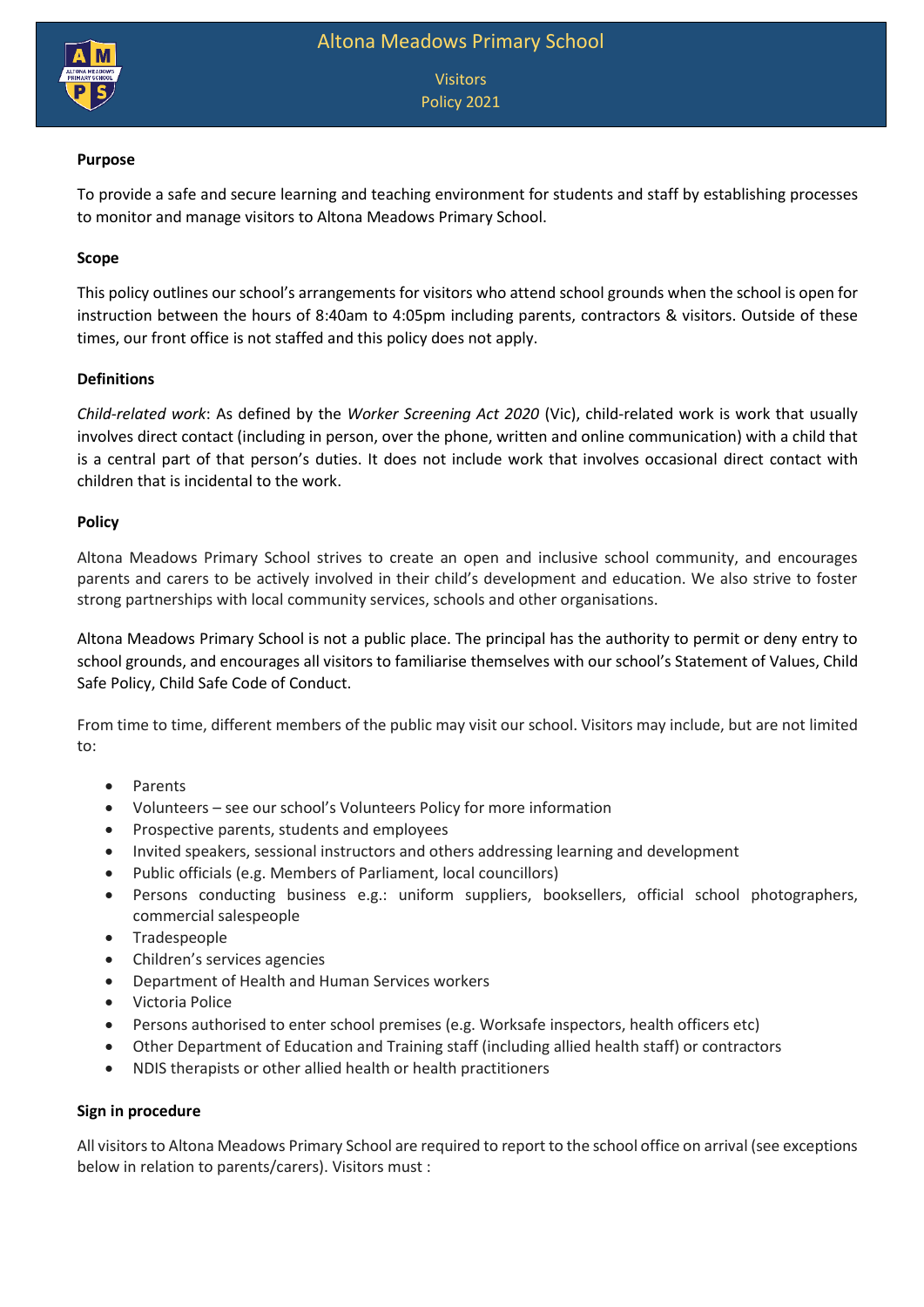Record their name, signature, date and time of visit and purpose of visit in our visitors book and obtain a Visitors sticker, and also;

- Provide proof of identification to office staff upon request
- Produce evidence of their valid Working with Children Clearance where required by this policy (see below)
- Follow instruction from school staff and abide by all relevant school policies relating to appropriate conduct on school grounds including [insert relevant policies eg: Child Safety Code of Conduct, Respect for School Staff, Statement of Values etc] as well as Department policies such as the Sexual Harassment [Policy](https://www2.education.vic.gov.au/pal/sexual-harassment/overview) an[d Workplace Bullying Policy](https://www2.education.vic.gov.au/pal/workplace-bullying/policy)
- Return to the office upon departure and sign out

Altona Meadows Primary School will ensure that our school's Child Safety Code of Conduct is available and visible to visitors when they sign in.

# **COVID 19 Vaccination information**

Under the directions issued by the Victorian Chief Health Officer, visitors attending school to work are required to be vaccinated or provide evidence that they are medically excepted. Our school is required to collect, record and hold vaccination information from relevant visitors to ensure they meet these requirements.

Department policy also requires us to ensure parents and carers and other adult visitors are vaccinated or medically excepted before entering school buildings and when attending outdoor gatherings and events.

For further information on this process, refer to COVID-19 Mandatory Vaccination – Information Collection and Recording Procedures available on the School Policy.

For Department policy on COVID-19 mandatory vaccinations for visitors, including advice on the type of information that schools are required to collect, record and hold, refer to:

COVID-19 Vaccinations – [Visitors and Volunteers on School Sites](https://www2.education.vic.gov.au/pal/covid-19-vaccinations-visitors-volunteers/policy)

### **Working with Children Clearance**

For Working with Children (WWC) Check and other suitability check requirements relating to parents/carers and other volunteers working with students, please see our Volunteers Policy.

All visitors who are engaged in **child-related work** (see definition above) must have a valid WWC Clearance.

In some circumstances, visitors to Example School who are **not** engaged in child-related work will also be required to produce a valid WWC Clearance depending on the particular circumstances of their visit. For example, Altona Meadows Primary School will require a valid WWC Clearance for:

 **visitors who will be working regularly with children** during the time they are visiting, even though direct contact with children is not a central part of their normal duties

**visitors (e.g. contractors)**, who will regularly be performing unsupervised work at the school during school hours or any other time where children are present. Further background checks, including references, may also be requested at the discretion of the principal.

Visitors who will be working in areas away from students (e.g. a visiting auditor who will be located in the front office with administration staff) or who will be supervised and accompanied by a staff member during their visit (e.g. a Member of Parliament, a journalist, a prospective parent on a school tour) will not be required to have a WWC Clearance.

Sworn Victoria Police officers or sworn Australian Federal Police officers are exempt from requiring a WWC Check, but may be asked to verify that they are sworn officers by providing proof of identification.

### **Invited speakers and presenters**